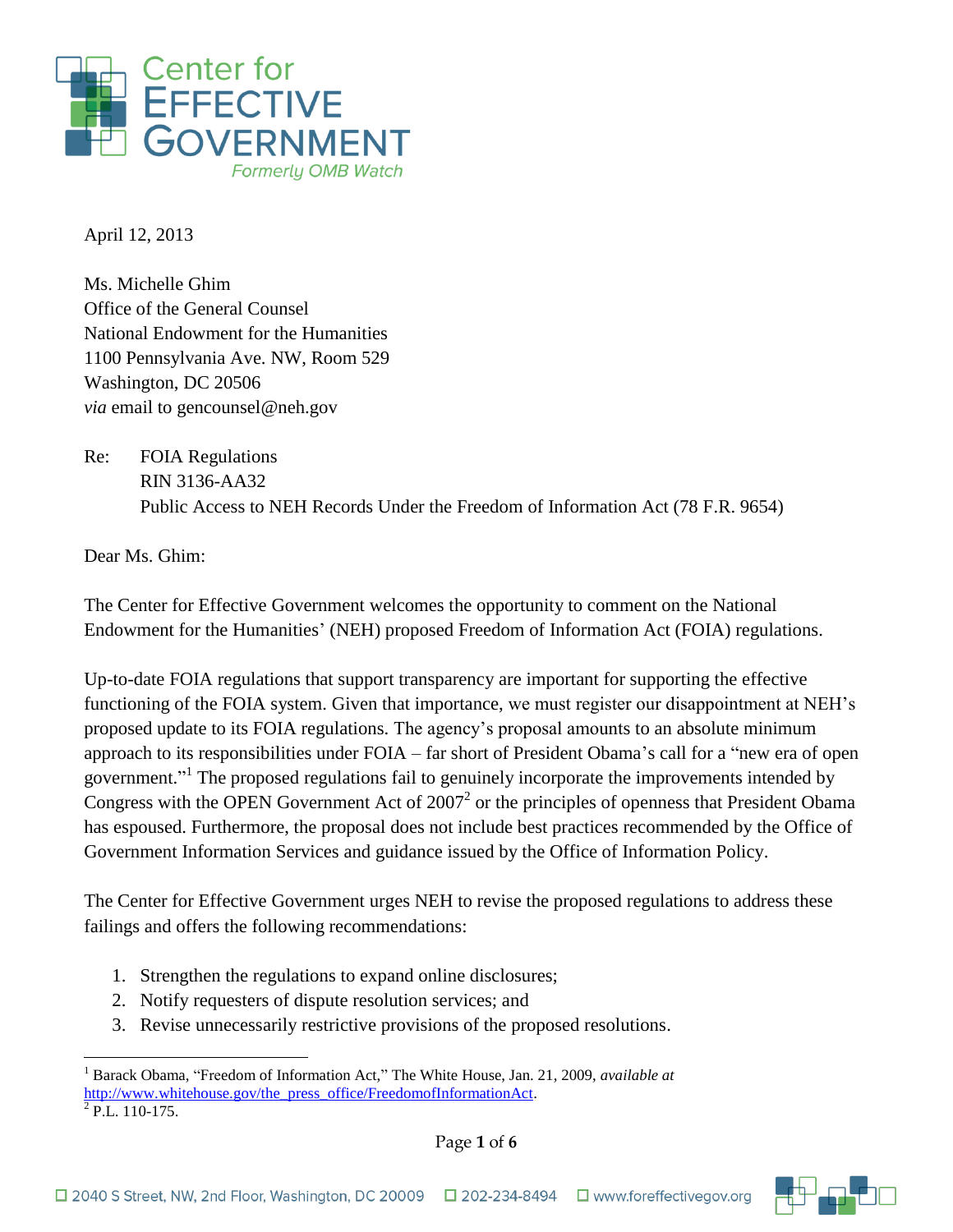## **1. Strengthen the regulations to expand online disclosures**

The Center for Effective Government encourages NEH to strengthen its proposed regulations to more fully embrace the use of online disclosure for public information under FOIA.

Expanding online disclosure is an important method to efficiently maximize NEH's transparency. Posting information online maximizes the impact of the agency's FOIA efforts by allowing the public to access and use the information disclosed. Additionally, online disclosure can save agency resources by reducing duplicative requests.

## *a. Post records released in response to FOIA requests*

NEH's proposed regulations commit to post online records required to be made publicly available under FOIA.<sup>3</sup> Under the E-FOIA Act, this includes information that has been released in response to a FOIA request and is "likely to become the subject of subsequent requests."<sup>4</sup>

We encourage NEH to go beyond the statutory minimum and instead adopt the best practice to generally post online *all* records released in response to FOIA requests. This practice makes more information available to the public and eliminates the need for the agency to evaluate each request to determine whether it is likely to become the subject of subsequent requests. The Air Force and the Office of the Secretary of Defense and Joint Staff have adopted this policy.<sup>5</sup> To protect privacy, NEH could exclude first-person requests for personal information, such as those made jointly under the Privacy Act.<sup>6</sup>

Additionally, we note that the multi-agency portal, FOIAonline, provides participating agencies with features to automatically post records released under FOIA.<sup>7</sup> The Center for Effective Government believes that FOIAonline has great promise to increase transparency and encourages NEH to consider becoming a participant.<sup>8</sup>

**Recommendation:** Revise the proposed regulations at § 1171.4 to provide that NEH will generally post online all records released in response to FOIA requests.

**Recommendation:** Consider joining the multi-agency FOIAonline portal.

<sup>1</sup> <sup>3</sup> Proposed at § 1171.4(a), (c).

<sup>&</sup>lt;sup>4</sup> Sec. 4, Electronic Freedom of Information Act Amendments of 1996, P.L. 104-231; 5 U.S.C. § 552(a)(2)(D).

<sup>&</sup>lt;sup>5</sup> U.S. Government Accountability Office, "Freedom of Information Act: Additional Actions Can Strengthen Agency Efforts to Improve Management," GAO-12-828, July 31, 2012, pp. 24-25.

 $6$  5 U.S.C. § 552a; *cf.* 5 U.S.C. § 552(a)(2) ("To the extent required to prevent a clearly unwarranted invasion of personal privacy, an agency may delete identifying details when it makes available or publishes … copies of records referred to in subparagraph (D)").

<sup>7</sup> <http://foiaonline.regulations.gov/>

<sup>8</sup> *See* OMB Watch, "New Website Will Make Government Information Easier to Obtain, " Oct. 1, 2012, *available at*  [http://www.ombwatch.org/new-site-will-make-govt-info-easier-to-obtain.](http://www.ombwatch.org/new-site-will-make-govt-info-easier-to-obtain)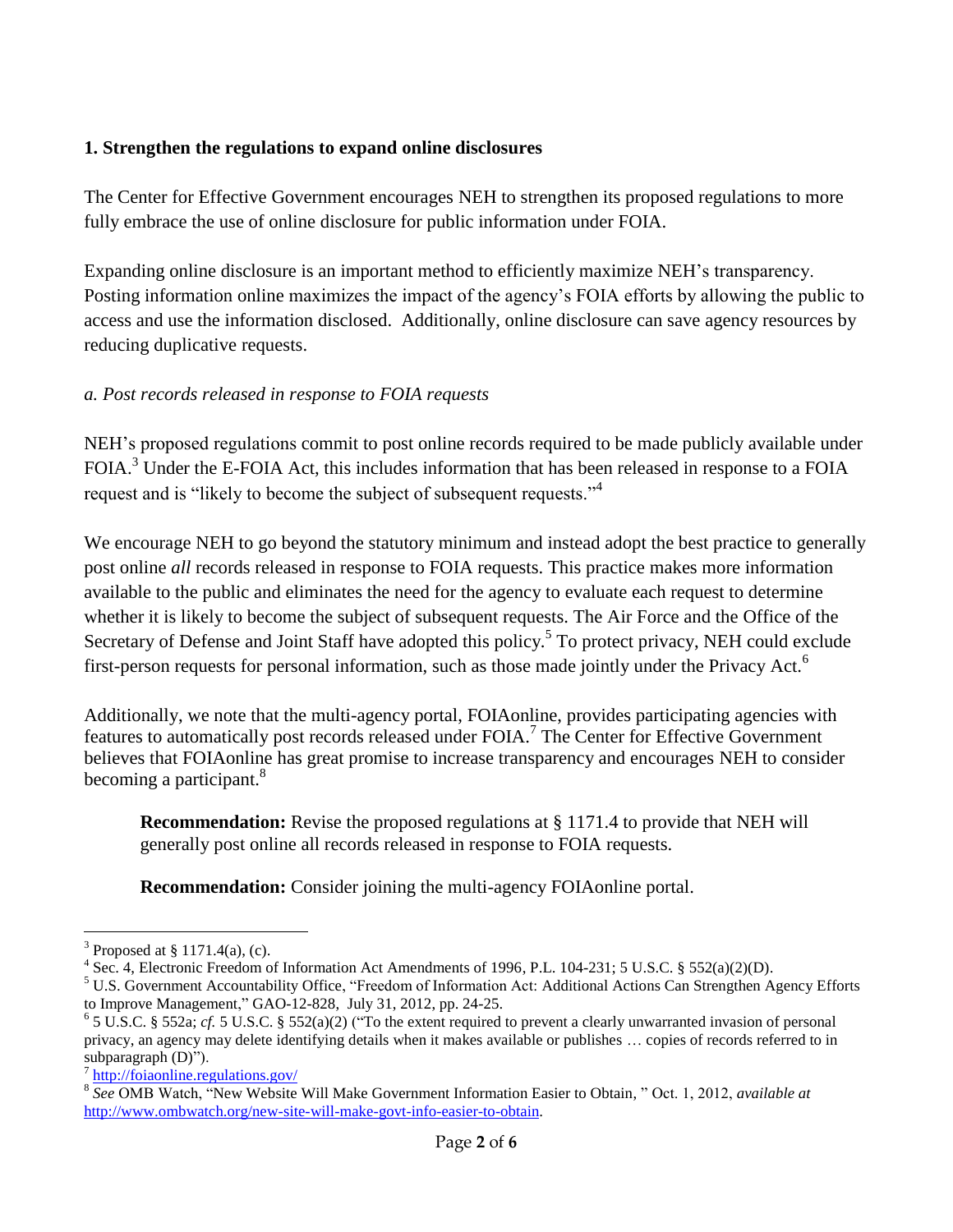## *b. Expand proactive disclosure*

We encourage NEH to adopt a policy to proactively disclose information to the greatest extent possible. NEH should follow President Obama's FOIA memorandum, which stated that "agencies should take affirmative steps to make information public,"<sup>9</sup> and Attorney General Holder's FOIA guidelines, which directed agencies to "readily and systematically post information online in advance of any public request." $^{10}$ 

Whenever possible, NEH should make information available to the public without requiring requesters to navigate the administrative process of the FOIA. NEH should adopt a policy to proactively identify records of interest to the public and to post such records online.<sup>11</sup>

In addition, NEH should adopt a policy to "establish categories of records that can be disclosed regularly," as recommended by the Office of Government Information Services (OGIS).<sup>12</sup> Establishing categories of records to routinely post online ensures that NEH's proactive disclosure of information is systematic and not merely *ad hoc*. NEH should consult with stakeholders, including the open government community, to identify categories of records that would be useful to disclose.<sup>13</sup>

**Recommendation:** Revise the proposed regulations at § 1171.4 to provide that NEH will proactively identify records of interest to the public and post such records online.

**Recommendation:** Revise the proposed regulations at § 1171.4 to provide that NEH will establish categories of records that can be disclosed regularly and post such records online.

# **2. Notify requesters of dispute resolution services**

# *a. Office of Government Information Services*

NEH's proposed regulations provide that agency FOIA determinations notify requesters of the procedures for filing an administrative appeal and that appellate decisions notify requesters of their right to judicial review. In addition, NEH should notify requesters of the dispute resolution services offered by the Office of Government Information Services (OGIS).

 9 *Ibid.* 1.

<sup>&</sup>lt;sup>10</sup> Eric Holder, "The Freedom of Information Act (FOIA)," Office of the Attorney General, March 19, 2009, [http://www.justice.gov/ag/foia-memo-march2009.pdf.](http://www.justice.gov/ag/foia-memo-march2009.pdf)

<sup>&</sup>lt;sup>11</sup> See Interior Department at 43 C.F.R. § 2.67; Special Inspector General for Afghanistan Reconstruction at 5 C.F.R. § 9301.4. *Cf.* Justice Department, "Freedom of Information Act Regulations," proposed rule, March 21, 2011, 76 F.R. 15236 ("Each component is responsible for determining which of its records are required to be made publicly available, as well as identifying additional records of interest to the public that are appropriate for public disclosure, and for posting such records.").

 $12$  Office of Government Information Services, "FOIA Requirements, Agency Best Practices, and OGIS Recommendations," *available at* [https://ogis.archives.gov/Assets/Best+Practices+Chart+Agencies.pdf.](https://ogis.archives.gov/Assets/Best+Practices+Chart+Agencies.pdf)

<sup>&</sup>lt;sup>13</sup> The open government community has identified several types of information that agencies should regularly post online; *see* [http://www.foreffectivegov.org/files/info/open-gov-min-standards-final.pdf.](http://www.foreffectivegov.org/files/info/open-gov-min-standards-final.pdf)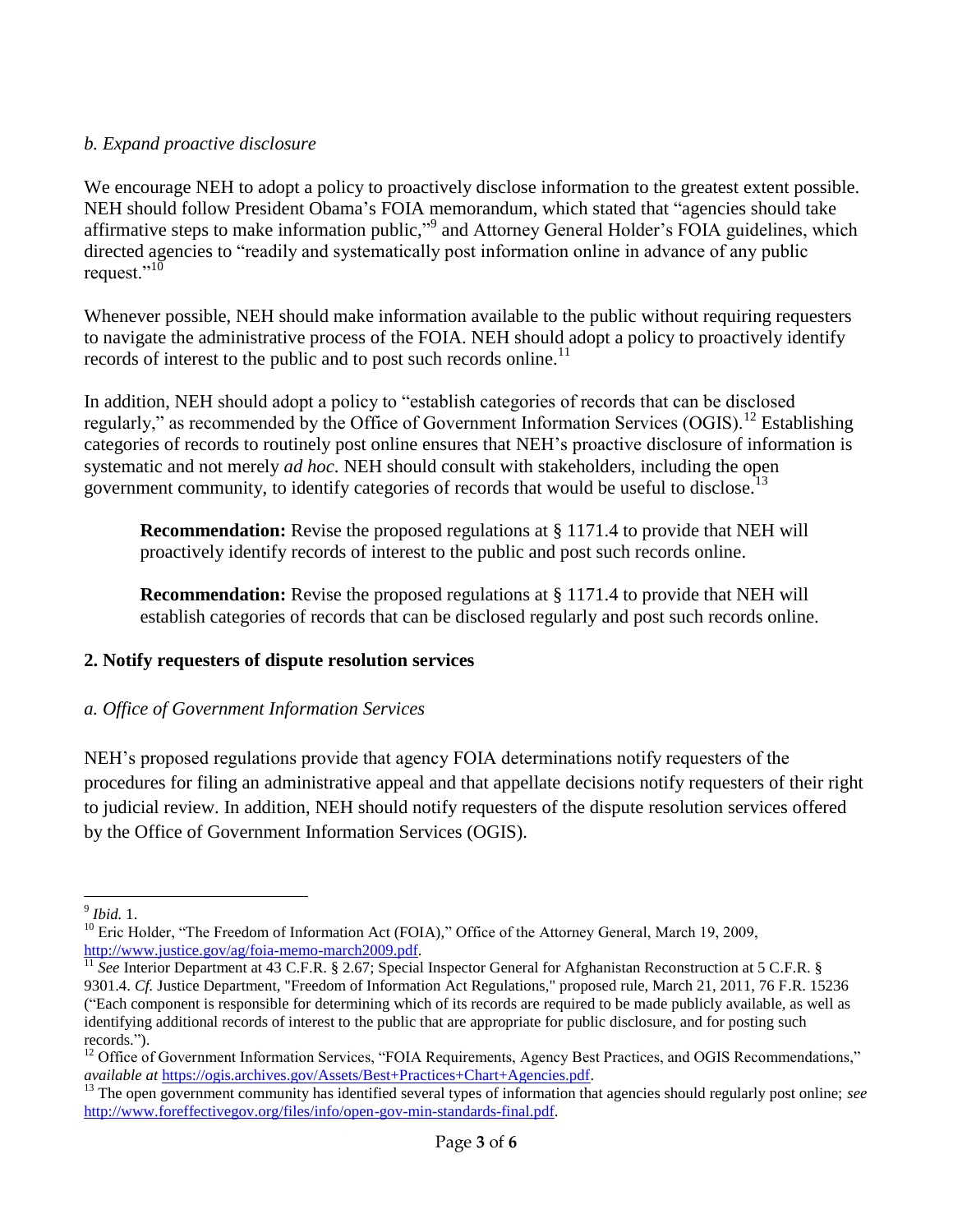In the OPEN Government Act, Congress created OGIS within the National Archives and Records Administration and directed it to offer dispute resolution services for FOIA requesters as a nonexclusive alternative to litigation.<sup>14</sup> These services can facilitate communication between requesters and agencies and may reduce litigation under FOIA.

**Recommendation:** Revise the proposed regulations at § 1171.8(c) and § 1171.10(b) to provide that decision letters notify requesters that dispute resolution services are offered by OGIS as a non-exclusive alternative to litigation and include contact information for OGIS.

**Recommendation:** Create a new § 1171.13, "Dispute resolution," to describe how requesters may access OGIS dispute resolution services.

**Recommendation:** Include information about OGIS dispute resolution services on the NEH FOIA website.

# *b. FOIA Public Liaison*

In the OPEN Government Act, Congress specified that "each agency shall make available its FOIA Public Liaison, who shall assist in the resolution of any disputes between the requester and the agency."<sup>15</sup> NEH should notify requesters of the availability of its FOIA Public Liaison when acknowledging requests.

**Recommendation:** Revise the proposed regulations at § 1171.8(a) to provide that acknowledgment letters notify requesters that the FOIA Public Liaison is available to assist in the resolution of any disputes.

**Recommendation:** Create a new § 1171.13, "Dispute resolution," to describe how requesters may access the FOIA Public Liaison.

### **3. Revise unnecessarily restrictive provisions of the proposed resolutions**

### *a. Publish online indexes of disclosed records*

**Recommendation:** Revise the proposed regulations at § 1171.4(b) to state, "The NEH will publish on the NEH's Web site current indexes as required by 5 U.S.C. 552(a)(2) of the FOIA."

 $\overline{a}$ <sup>14</sup> *Ibid.* 2, at Sec. 10; 5 U.S.C. § 552(h)(3).

<sup>15</sup> *Ibid. 2*, at Sec. 6; 5 U.S.C. § 552(a)(6)(B)(ii); *also see* 5 U.S.C. § 552(l).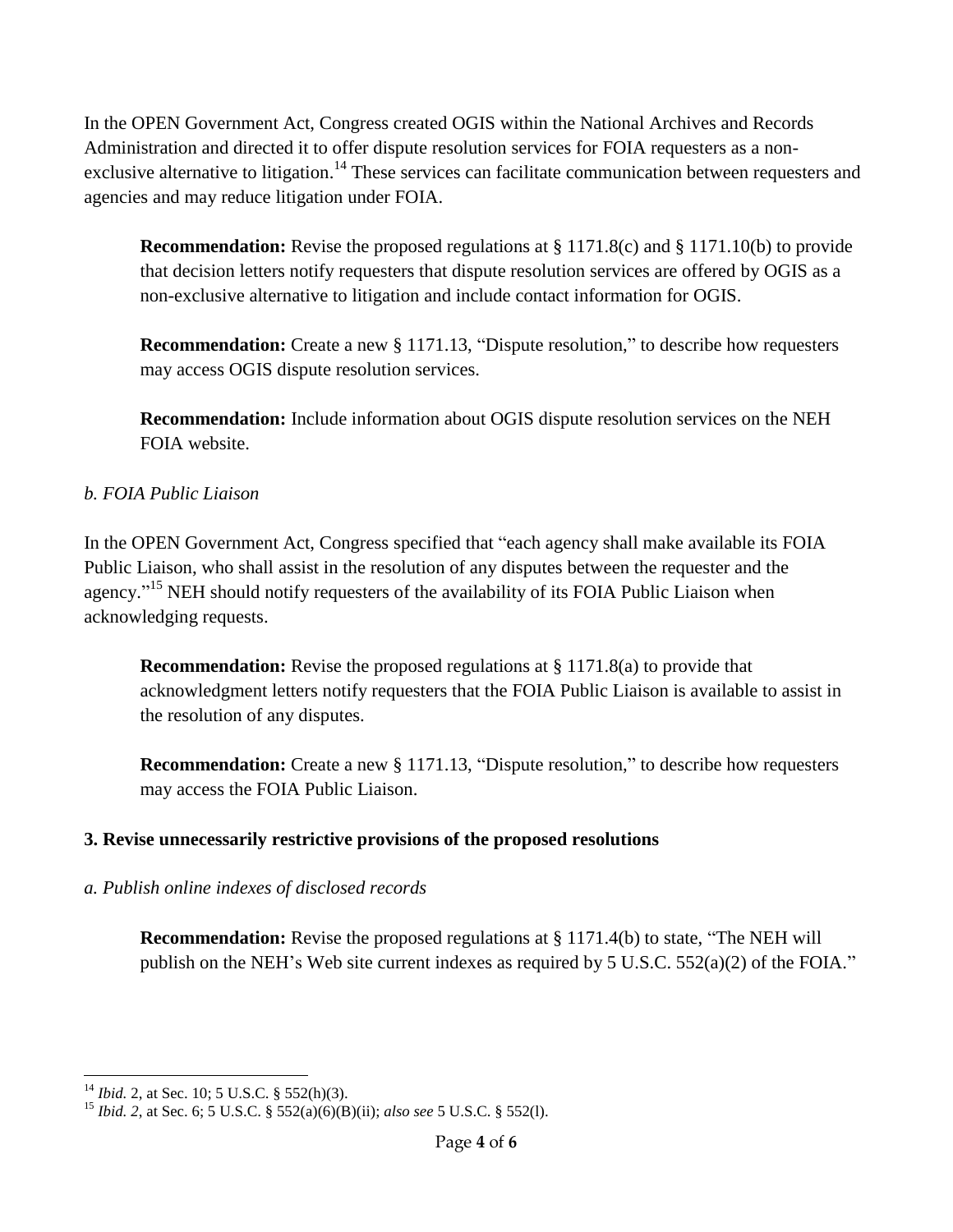*b. Provide requesters with contact information when requests are referred*

**Recommendation:** Revise the proposed regulations at § 1171.6(d) to state, "Whenever the NEH refers all or any part of the responsibility for responding to a request to another agency, the NEH will notify the requester of the referral, provide the name of the agency to which the referral was directed, and include that agency's FOIA contact information."<sup>16</sup>

*c. Allow requesters to submit appeals electronically*

**Recommendation:** Revise the proposed regulations at § 1171.10(a) to provide that requesters may submit administrative appeals by email and fax.

*d. Provide adequate time limits for requesters to submit appeals*

**Recommendation:** Revise the proposed regulations at § 1171.10(a) to provide a minimum of 60 days for requesters to submit administrative appeals.

*e. Comply with the statutory prohibition against fees for requests exceeding time limits*

**Recommendation:** Revise the proposed regulations at § 1171.11 to provide that NEH will not charge fees for requests if the agency fails to comply with statutory time limits.<sup>17</sup>

#### *f. Provide a reasonable threshold for minimum fee charges*

**Recommendation:** Revise the proposed regulations at § 1171.11(d)(2) to provide that NEH will not charge a fee if the total fee is \$50 or less.

#### **Conclusion**

The Center for Effective Government appreciates the opportunity to comment on NEH's proposed FOIA regulations. Without significant improvements, the proposed regulatory changes will result in a tremendous missed opportunity to bring the agency's policies and practices into alignment with best practices.

We hope you take our recommendations into consideration. If you have questions about our comments or want to discuss the issues further, please feel free to contact us.

<sup>1</sup> <sup>16</sup> See U.S. Department of Justice Office of Information Policy, "Referrals, Consultations, and Coordination: Procedures for Processing Records When Another Agency or Entity Has an Interest in Them," Dec. 5, 2011, *available at* [http://www.justice.gov/oip/foiapost/2011foiapost42.html.](http://www.justice.gov/oip/foiapost/2011foiapost42.html)

 $17$  *Ibid.* 2, at Sec. 6; 5 U.S.C. § 552(a)(4)(A)(viii).